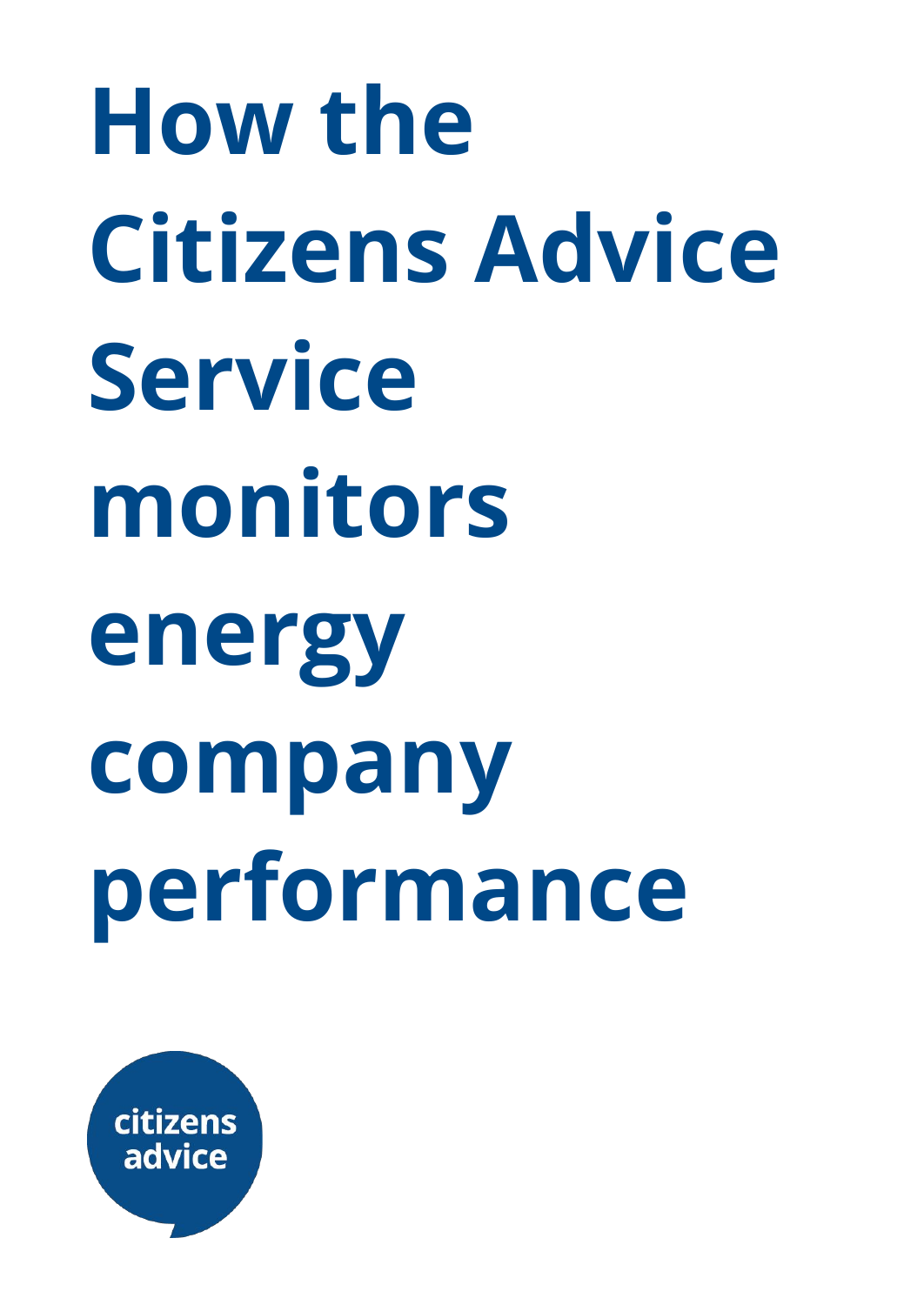### **Our aims and objectives**

A key goal of the energy team is to help companies deliver improved customer service. Our work includes monitoring and analysing data from across the Service as well as using the information and insight obtained through our wider policy development work to identify where policies and processes are not working effectively or are even causing consumer harm (or clear detriment).

We work with individual companies, industry trade bodies, Ofgem and DECC to resolve issues causing consumer harm and deliver improvements to company policies and processes. Citizens Advice also have a formal duty to refer matters of concern to Ofgem.

Where possible, we will seek to identify and share best practice with individual companies and the industry as a whole.

#### **Ongoing monitoring and analysis**

- Data from the Consumer Service (CS) and the Extra Help Unit (EHU) is monitored regularly. Policy advocates look over weekly or monthly sets of data provided by the Data Unit. The Data Unit automatically send a trends report with tranches of data broken down by supplier and complaint category codes (and subcodes where appropriate) for both domestic (broken down into big six and smaller suppliers respectively) and non-domestic markets. The initial trends report (in Excel format) includes a brief cover-letter overview of that month's topline trends and numerical movements of interest which acts as a starting point for further analysis.
- Policy Advocates are interested in emerging trends in the numbers of cases and, where appropriate, will go through case notes from the CS to look for detriment caused by individual supplier policies and practices or industry-wide issues.
- The EHU are responsible for analysing their own cases and overall numbers and share the information with the energy policy team where they believe some form of further action is warranted. The EHU will also send case notes and evidence directly to Ofgem following a request from the regulator. The EHU have a crucial role in company performance monitoring, especially in complex areas where the depth of information is important. The policy team also receive ad hoc notes or queries from the EHU on areas they think are of potential interest or concern.
- The retail energy team discuss and agree the priorities for company performance work. The Policy Advocates present their analysis and the team agrees the next steps, which could include; further monitoring to see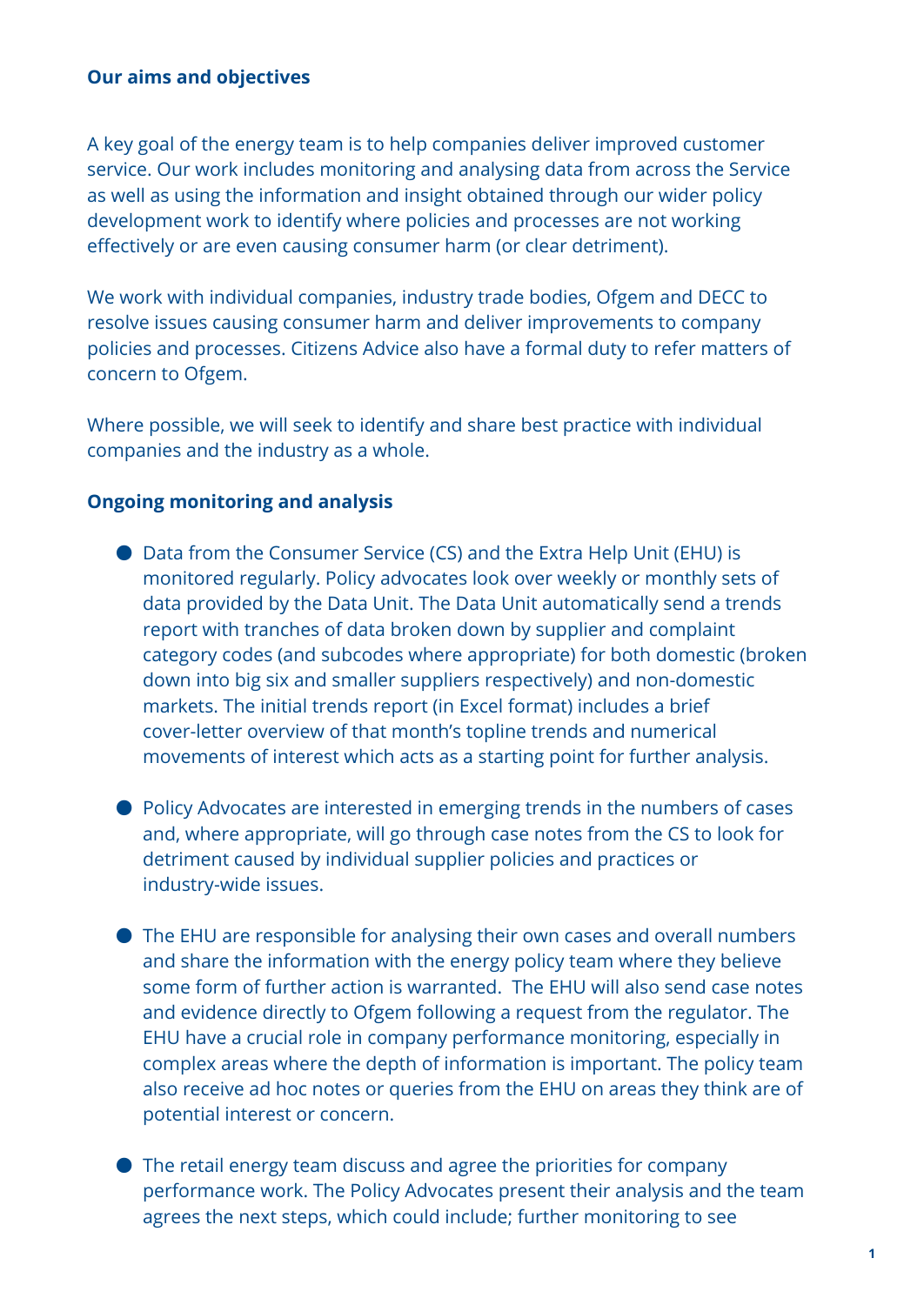whether the issues worsen, sending the company copies of the cleansed case notes from the CS to help them identify issues of concern, meeting with the company to discuss the identified issues, formally writing to the company with details of our concerns, contacting other organisations such as Ombudsman Services: Energy (OSE) to see whether they are experiencing similar issues, or flagging the issue to Ofgem (either on an informal or formal basis).

- The majority of issues causing consumer detriment identified by the team are resolved through direct negotiation with individual suppliers.
- There are a limited number of scenarios where the energy team would immediately refer a supplier to Ofgem. This would include situations where a company's policies were causing severe detriment or where the supplier is at risk of going out of business.

## **Overview of energy company relationships and interactions**

Energy companies will receive:

- Weekly or monthly reports from the Data Unit detailing the number and type of issues their customers have contacted the CS or EHU about;
- Ongoing identification of issues where their customers are seeking third party help and support;
- Feedback on approaches previously taken by other companies to resolve customer service issues or identified consumer detriment;
- Advice on what is considered good or best practice across a wide range of areas, including guidance on appropriate levels of compensation and customer treatment;
- Where appropriate, companies will receive cleansed case notes to help them identify why their customers are contacting the CS. If a supplier is experiencing significant customer service issues, notes will be sent on a weekly or monthly basis.

The energy team has regular bilateral meetings with individual suppliers to discuss their customer service performance as well as topical issues or new developments such as the smart meter rollout plans.

The team also attend regular industry forums including the quarterly supplier liaison meetings with the EHU, CS and OSE, Energy UK's regulation managers meeting, Cornwall Energy's small supplier forum and Ofgem's independent supplier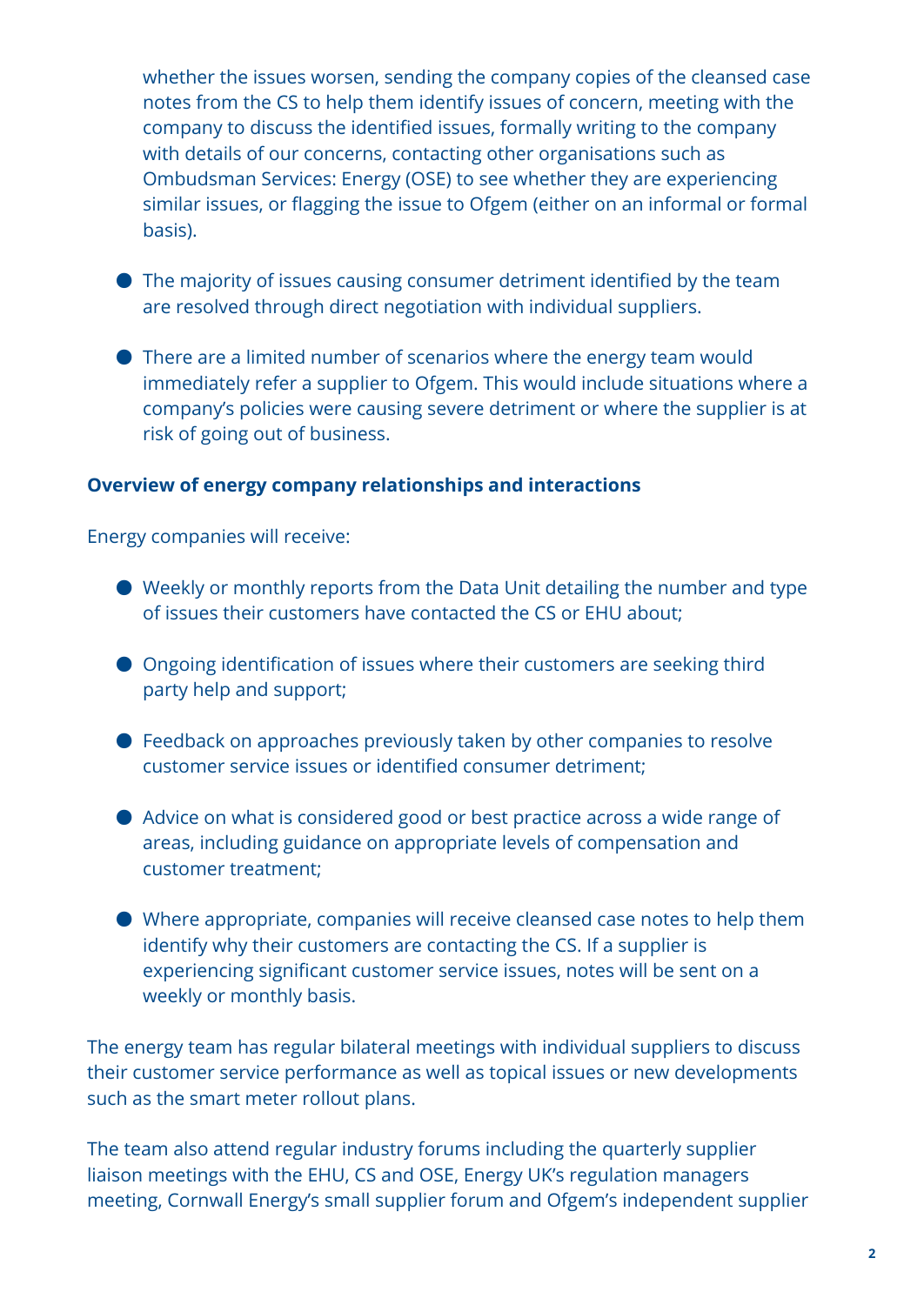forum to present updates from the team and alert industry to our ongoing areas of concern.

The energy team also have separate meetings with individual suppliers and Ofgem to discuss their debt policies and treatment of vulnerable consumers.

# **Escalating the issue**

Our standard process after raising the performance issues with the company is to give companies a reasonable amount of time to address the identified issues. The amount of time before any follow-up work, will depend on the nature of the situation.

Where we believe a supplier has failed to address the issue(s) in a timely fashion, we have two options. We can refer the matter to Ofgem if there is evidence of licence breach(es). Or if the supplier is not breaching any licence conditions, but there is clear evidence of consumer detriment, we may choose to escalate the matter via the media.

We operate a no surprises policy with the industry and our decision to further escalate the matter will firstly be communicated to the company.

 $\mathbf{r}$ 

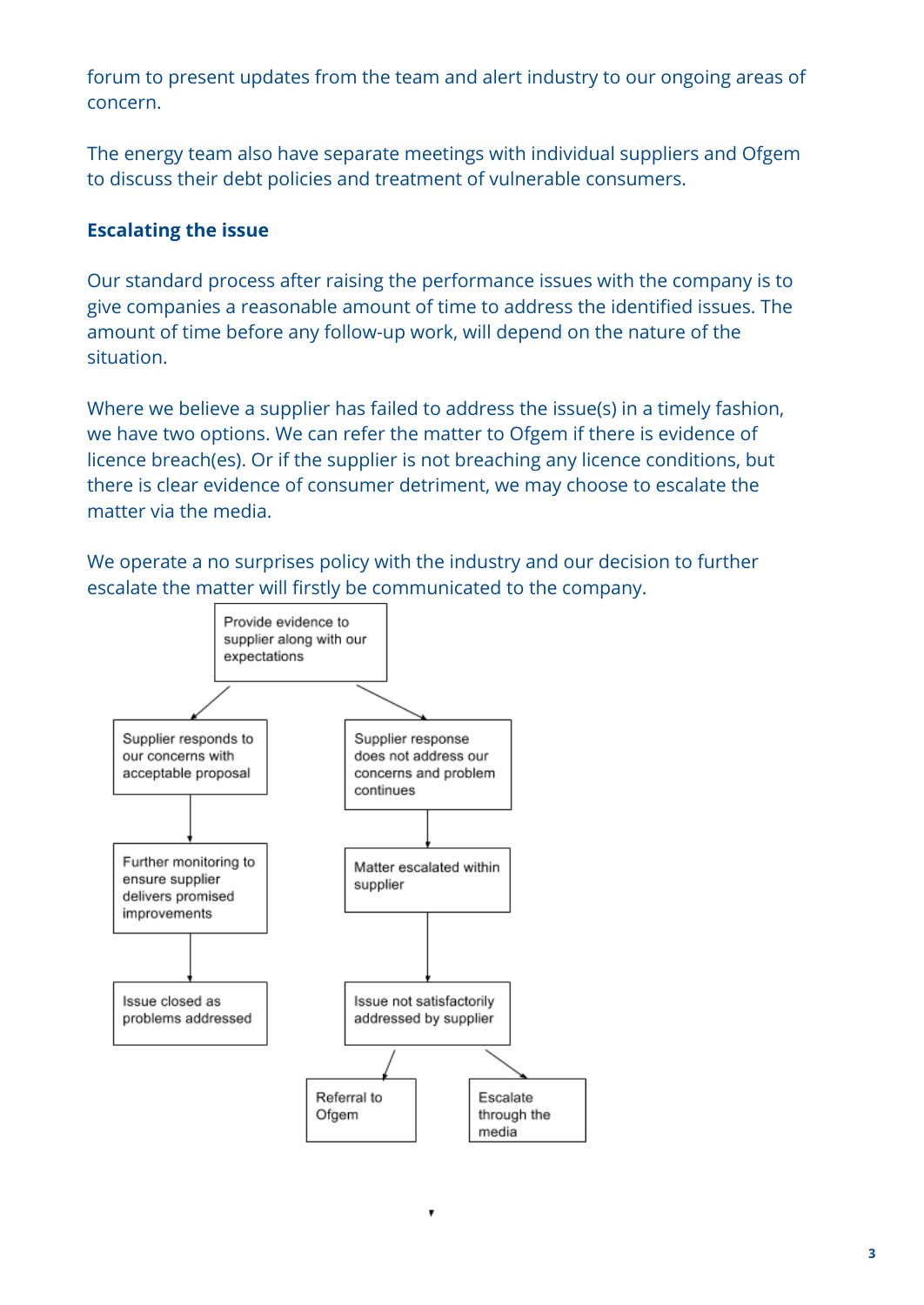# **Smart meter installation period - fast track escalation process**

During the smart meter rollout<sup>1</sup>, the team will be operating a twin track escalation process. Company performance issues which may negatively impact wider consumer confidence in the smart meter rollout will be escalated to both companies and Ofgem using quicker timescales: these will be dependent on the severity of the issue and likely detriment.

This fast track escalation process is to ensure that suppliers are quickly aware of problems, can address any systemic issues, respond to consumer complaints and avoid widespread/longer term impact. This approach is being communicated to industry.

# **Relationship with Ofgem**

### Ofgem's [enforcement](https://www.ofgem.gov.uk/sites/default/files/docs/2014/09/enforcement_guidelines_12_september_2014_published_version_1.pdf) priorities are;

- 1. Ensuring companies provide accurate information and deliver benefits to consumers on time. This largely relates to areas including the rollout of smart meters and suppliers' environmental obligations.
- 2. Taking action where company behaviour is likely to harm consumer choice or trust in the market. Examples include suppliers preventing consumers from switching or market manipulation.
- 3. Taking action where they have evidence of serious shortcomings in a company's culture and attitude towards compliance. Examples include evidence of poor customer service or failure to adhere to the complaints handling standard.

Ofgem operate a triage-setup and are most concerned with issues that are potentially high-risk and/or high-detriment as they do not have the capacity to look at all potential licence breaches.

The energy team meet with Enforcement at Ofgem regularly to provide updates on our work and the status of current investigations. The meeting is also an opportunity to informally flag emerging concerns.

Once a company has been referred to Ofgem or if the regulator notifies us that it has an interest in particular company, we will regularly send them evidence to help aid the investigation process.

<sup>1</sup> The Data Communications Company is due to go 'live' in August 2016, and 50 million smart meters will be installed in 26 million properties across Great Britain by 2020.